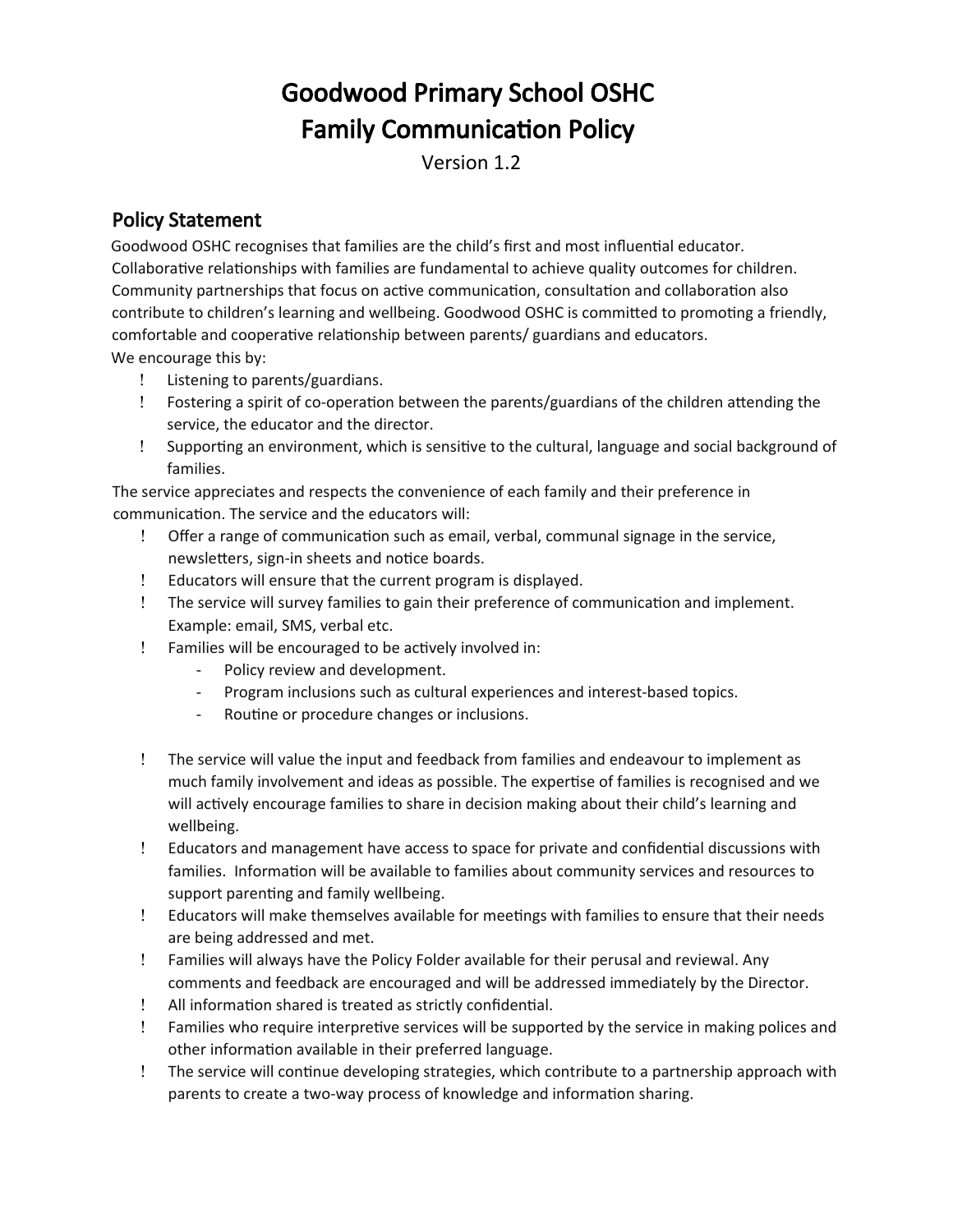Parents/guardians are responsible for:

- Informing an educator of the child's arrival at the service.
- ! Offering suggestions to the educators on items/areas of interest to the child.
- ! Communicating with educators about special events in the child's life at home, for example the arrival of a new baby, grandparents visitng from overseas, moving to a new house.
- ! Reading service communications and emails, reading and where necessary acting on the information provided.

### CONSIDERATIONS:

| Section/regulation   | Description                                                                 |  |
|----------------------|-----------------------------------------------------------------------------|--|
| Section 175          | Offence relating to requirement to keep enrolment and other documents       |  |
| Regulation 85        | Incident, injury, trauma and illness policies and procedures                |  |
| <b>Regulation 86</b> | Notification to parents of incident, injury, trauma and illness             |  |
| <b>Regulation 88</b> | Infectious diseases                                                         |  |
| Regulation 90        | Medical conditions policy                                                   |  |
| <b>Regulation 91</b> | Medical conditions policy to be provided to parents                         |  |
| Regulation 92        | Medication record                                                           |  |
| <b>Regulation 99</b> | Children leaving the education and care service premises                    |  |
| Regulation 102       | Authorisation for excursions                                                |  |
| Regulation 157       | Access for parents                                                          |  |
| Regulation 160       | Child enrolment records to be kept by approved provider and family day care |  |
|                      | educator                                                                    |  |
| Regulation 161       | Authorisations to be kept in enrolment record                               |  |
| Regulation 162       | Health information to be kept in enrolment record                           |  |
| Regulation 168       | Education and care service must have policies and procedures                |  |
| Regulation 170       | Policies and procedures to be followed                                      |  |
| Regulation 171       | Policies and procedures to be kept available                                |  |
| Regulation 172       | Notification of change to policies or procedures                            |  |
| Regulation<br>177    | Prescribed enrolment and other documents to be kept by approved provider    |  |
|                      |                                                                             |  |
| Regulation 181       | Confidentiality of records kept by approved provider                        |  |
| Regulation 182       | Confidentiality of records kept by family day care educator                 |  |
| Regulation 183       | Storage of records and other documents                                      |  |

| Term                                                            | Meaning                                                                    | Source                                                                    |
|-----------------------------------------------------------------|----------------------------------------------------------------------------|---------------------------------------------------------------------------|
| $ACECQA -$<br>Australian<br>Children's<br>Education<br>and Care | The independent<br>national authority that<br>works with all<br>regulatory | https://www.acecga.gov.au/resources/nation<br>al-quality-agenda-it-system |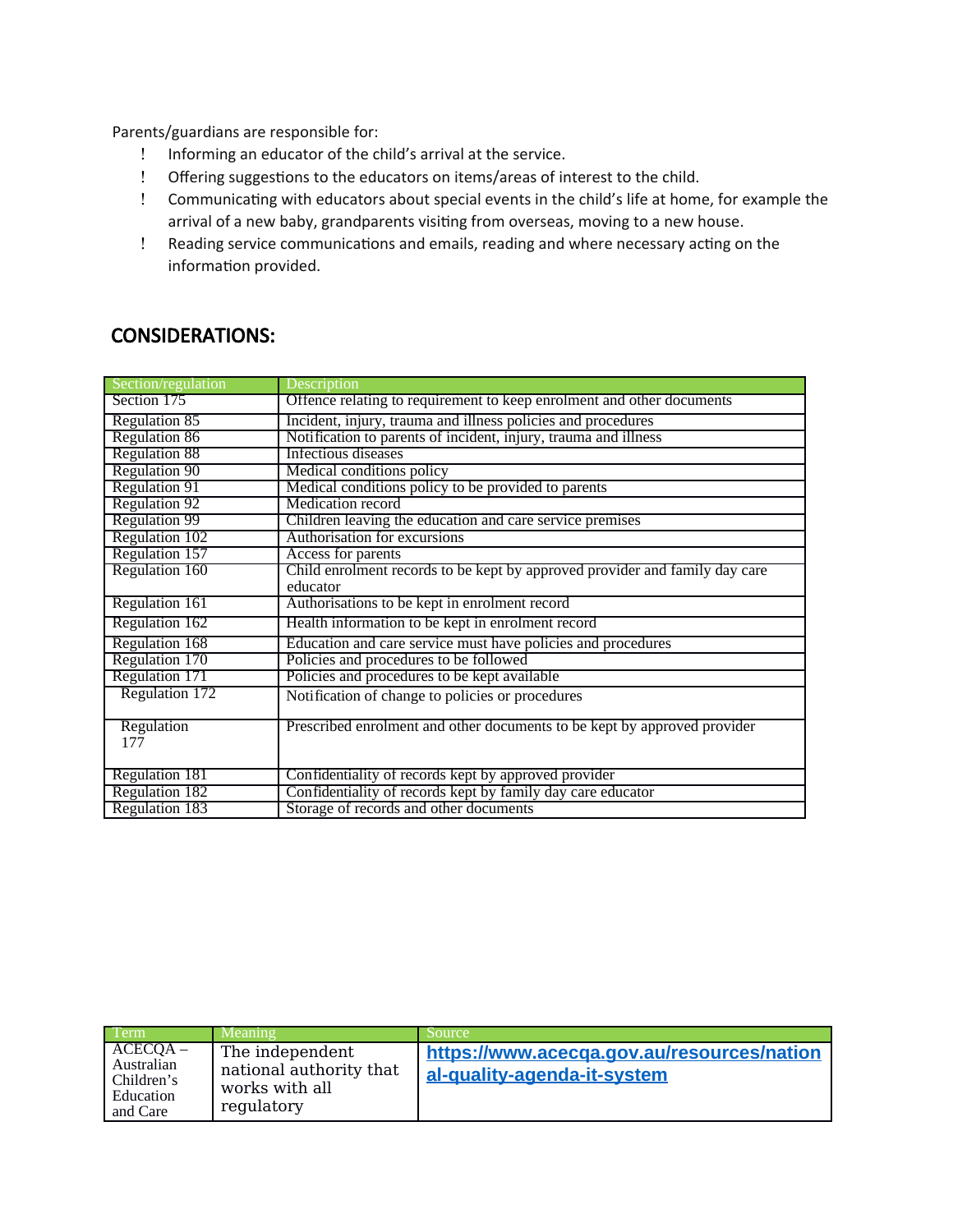| Quality<br>Authority<br>Enrolment                     | authorities to<br>administer the National<br>Quality Framework,<br>including<br>the provision of<br>guidance, resources<br>and services to support<br>the<br>sector to improve<br>outcomes for children.<br>An enrolment occurs<br>when the provider has<br>an arrangement with<br>an individual or<br>organisation to provide<br>education and care to a<br>child.                                                                                                                                                                                                                                                                                                                                                                                                                                                                                | Child care provider handbook<br>https://www.dese.gov.au/child-care-<br>package/ccp-resources-providers/child-care-<br>provider-handbook   |
|-------------------------------------------------------|----------------------------------------------------------------------------------------------------------------------------------------------------------------------------------------------------------------------------------------------------------------------------------------------------------------------------------------------------------------------------------------------------------------------------------------------------------------------------------------------------------------------------------------------------------------------------------------------------------------------------------------------------------------------------------------------------------------------------------------------------------------------------------------------------------------------------------------------------|-------------------------------------------------------------------------------------------------------------------------------------------|
| Enrolment<br>record<br>Enrolment<br>record<br>(cont.) | The approved provider<br>must ensure that an<br>enrolment record is<br>kept for each child<br>enrolled at the service,<br>and the family day care<br>(FDC) educator<br>must keep an<br>enrolment record for<br>each child they educate<br>and care for.<br>The record must<br>include:<br>• Full name, date of<br>birth and address of<br>the child.<br>• The name, address<br>and contact details of<br>• each known parent of<br>the child<br>• any emergency<br>contact<br>• any authorised<br>nominee<br>• any person<br>authorised to consent<br>to medical treatment or<br>administration of<br>medication<br>• any person<br>authorised to give<br>permission to the<br>educator to take the<br>child off the premises<br>• any person<br>authorised to authorise<br>the education and care<br>service to transport the<br>child or arrange | <b>National Regulations</b><br>(Regulations 102, 160-162)<br>Guide to the NQF<br>(Management of records -<br>Children's enrolment record) |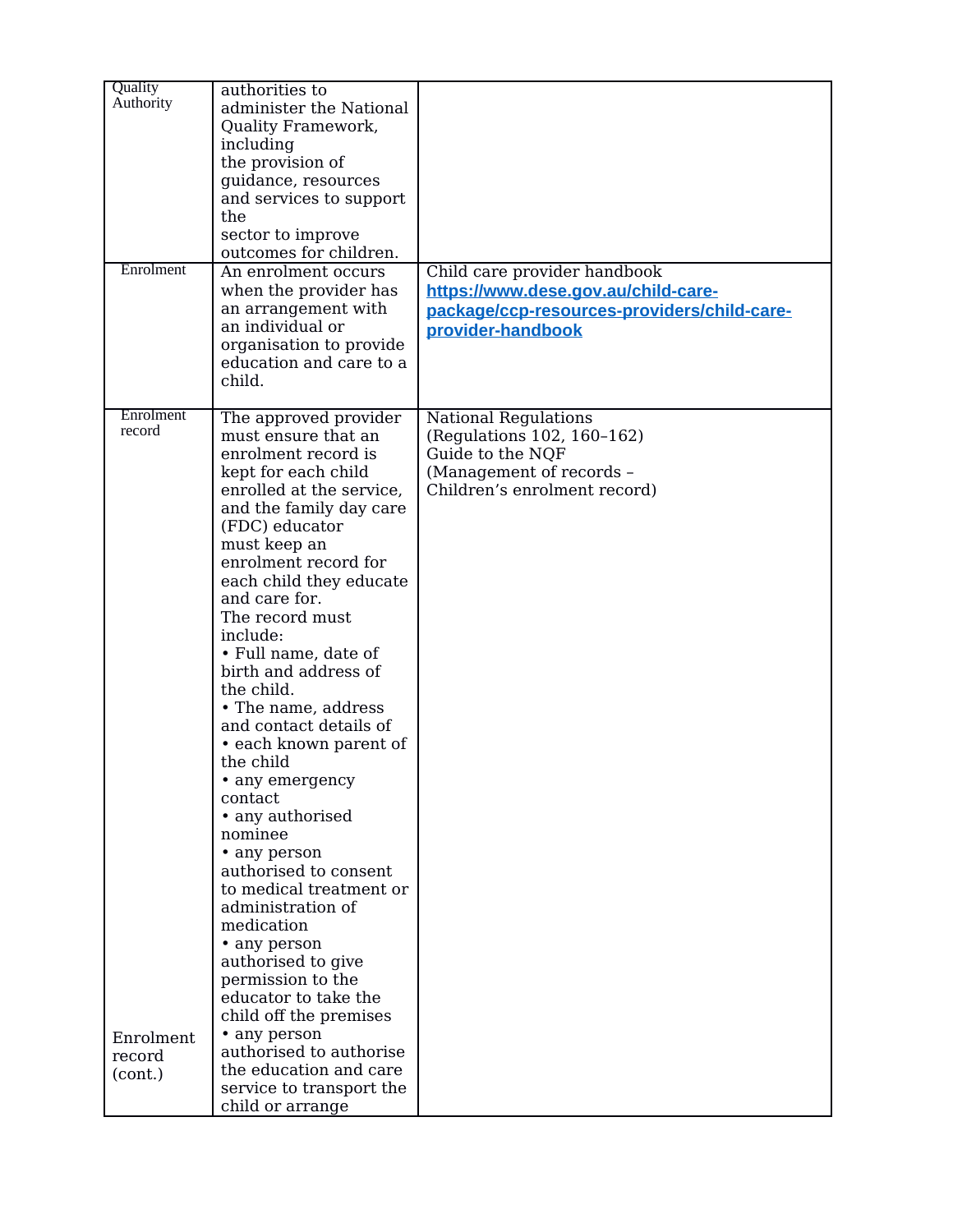| transportation of the     |  |
|---------------------------|--|
| child.                    |  |
| • Details of any court    |  |
|                           |  |
| orders, parenting         |  |
| orders or parenting       |  |
| plan.                     |  |
| • Gender of the child.    |  |
| • Language used in the    |  |
| child's home.             |  |
| • Cultural background     |  |
|                           |  |
| of the child and their    |  |
| parents.                  |  |
| • Any special             |  |
| considerations for the    |  |
| child, such as cultural,  |  |
| dietary or                |  |
| religious requirements    |  |
| or additional needs.      |  |
|                           |  |
| • Authorisations for:     |  |
| • the approved            |  |
| provider, nominated       |  |
| supervisor or an          |  |
| educator to seek          |  |
| medical treatment         |  |
| and/or ambulance          |  |
| transportation for the    |  |
|                           |  |
| child                     |  |
| • the service to take     |  |
| the child on regular      |  |
| outings                   |  |
| $\cdot$ regular           |  |
| transportation of the     |  |
| child.                    |  |
| • Name, address and       |  |
| telephone number of       |  |
|                           |  |
| the child's registered    |  |
| medical practitioner or   |  |
| medical service.          |  |
| • Medicare number (if     |  |
| available).               |  |
| • Details of any specific |  |
| healthcare needs of the   |  |
| child, including any      |  |
| medical conditions,       |  |
|                           |  |
| allergies, or diagnosis   |  |
| that the child is at risk |  |
| of                        |  |
| anaphylaxis.              |  |
| • Any medical             |  |
| management plan,          |  |
| anaphylaxis medical       |  |
| management                |  |
|                           |  |
| plan or risk              |  |
| minimisation plan.        |  |
| • Any dietary             |  |
| restrictions.             |  |
| • Immunisation status.    |  |